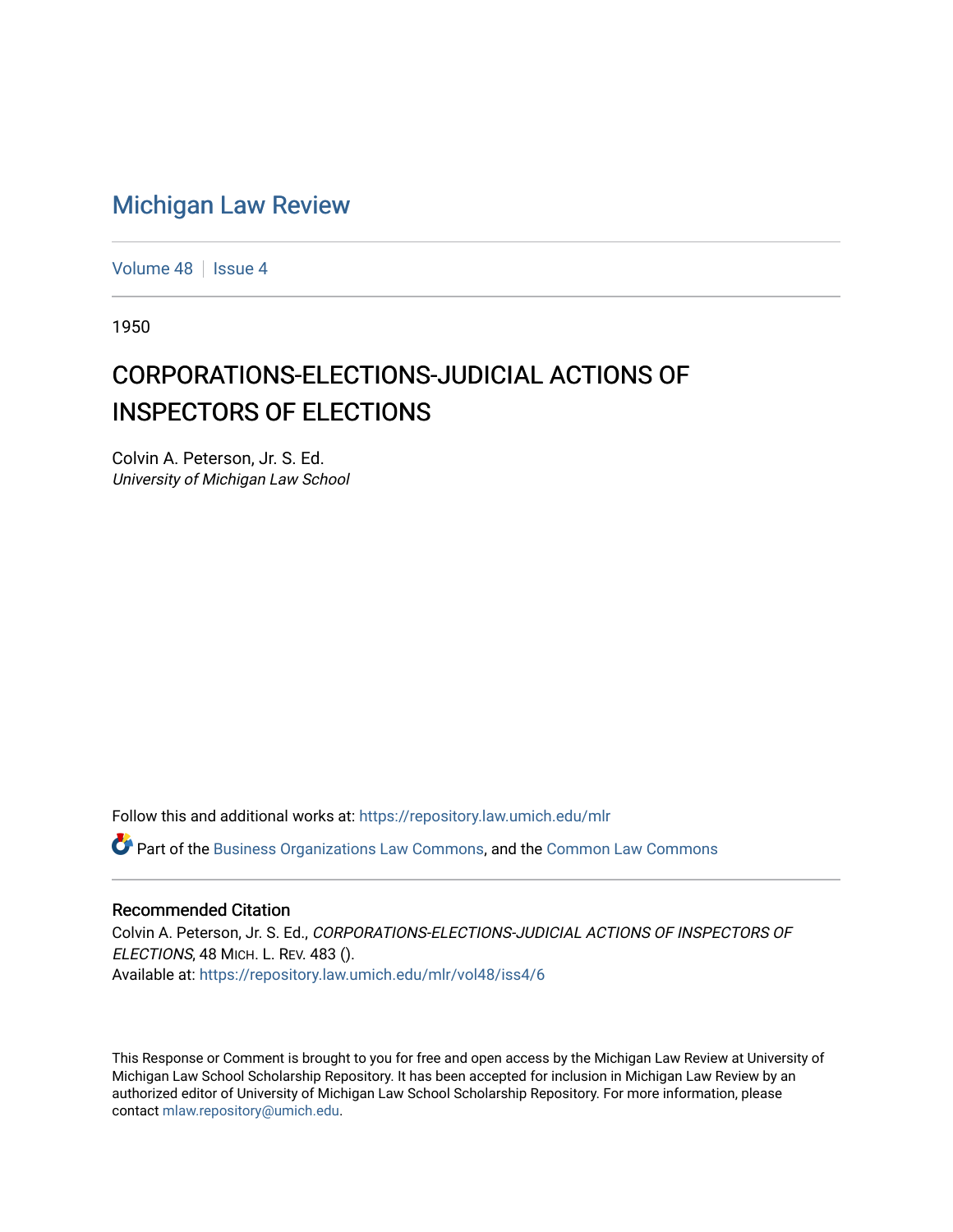# **COMMENTS**

CORPORATIONS-ELECTIONS-JUDICIAL ACTIONS OF INSPECTORS OF ELECTIONS-Inspectors of corporate elections are commonly laymen selected to exercise good business judgment. Their appointment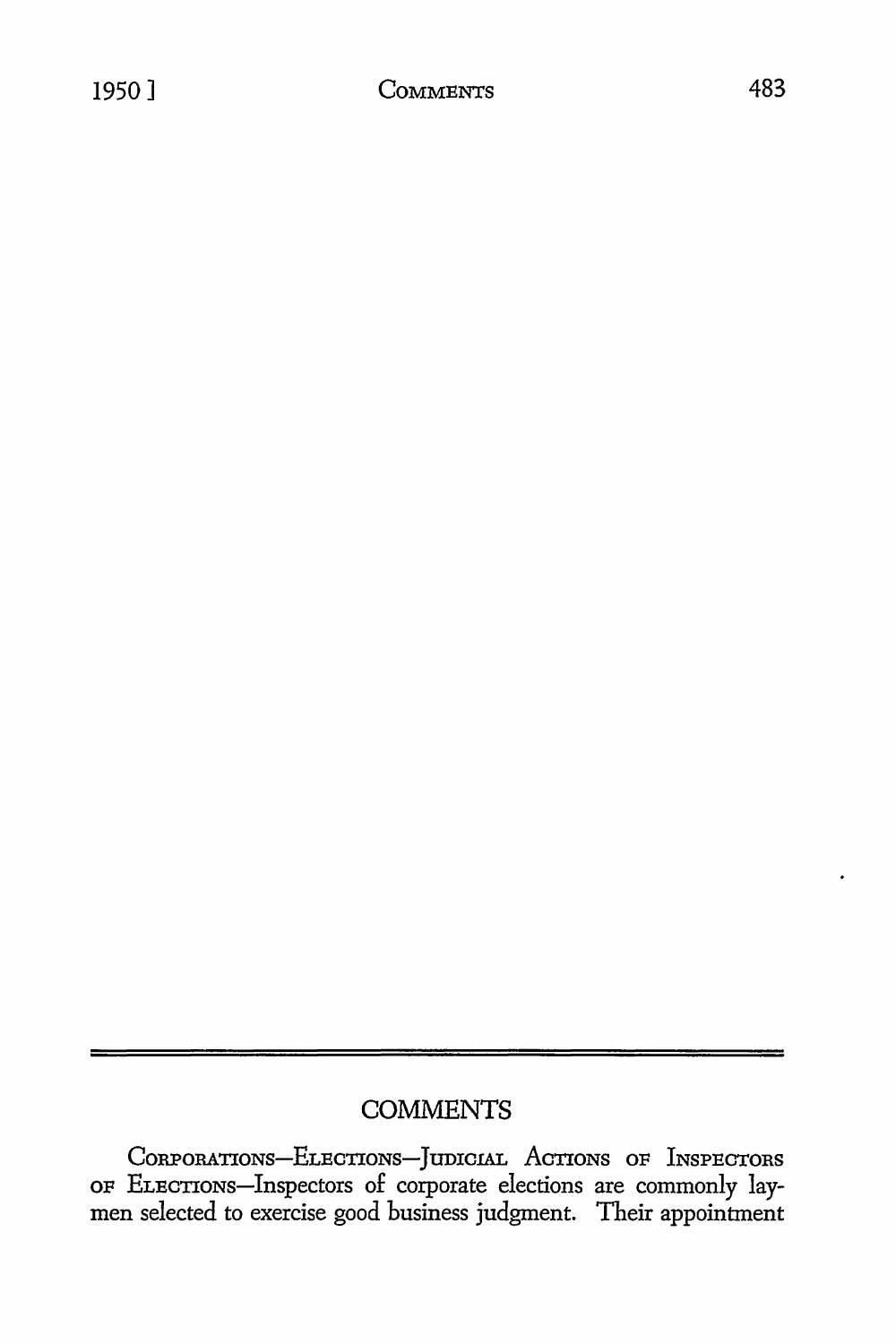is often provided for by statute, corporate charter or  $by$ -law,<sup>1</sup> and there are no special qualifications necessary for the position. Into their hands is thrust responsibility for an honest and fair election.

Because inspectors perform primarily ministerial duties,<sup>2</sup> it has frequently been asserted that they cannot act judicially. This view was expressed by the majority of the court speaking through Tilghman, J., in the early case of *Commonwealth v. Woelper:* <sup>3</sup>

"The inspectors do no more than receive and count the votes. But it is said that the inspectors are *judges,* and may decide the election as they please, by the admission or rejection of votes. Their office is ministerial rather than judicial. The charter declares who may vote and the inspectors are bound by it."<sup>4</sup>

Gibson, J., dissented from this view:

"I consider the judge of an election as a judicial and not as a ministerial officer. It is his business to decide on the qualifications of every one that presents himself as a voter; and though the law defines those qualifications, he is still to determine whether the party has brought himself within its provisions."<sup>5</sup>

If the modern cases are to be judged in light of what the courts say, it is probable that Judge Tilghman's views are the weight of authority. While a few courts frankly admit that inspectors do act judicially at times,<sup>6</sup> most of the courts continue to define the actions of the inspectors in ministerial terms.<sup>7</sup> However, there are two areas within which the inspectors may exercise such unusual powers that

<sup>1</sup> The power "to make rules, bye-laws, and ordnances, and do everything needful" in-<br>cludes the power to provide for the appointment of inspectors of election. Commonwealth v. Woelper,  $3$  Serg. & R. (Pa.) 29 (1817). In the absence of a provision contrary, the power to select inspectors vests in the stockholders. State v. Merchant, 37 Ohio St. 251 (1881); State v. Chute, 34 Minn. 135, 24 N.W. 353 (1885). See 5 FLETCHER, CYC. CORP., perm. ed., §2018 (1931).

<sup>2</sup>The primary ministerial duties are tabulating the ballots and certifying the result. Hartt v. Harvey, 32 Barb. (N.Y.) 55 (1860). If an election is otherwise valid, its validity is not affected by the fraudulent or illegal conduct of the inspectors in counting the ballots and declaring the result. Umatilla Water User's Assn. v. Irvin, 56 Ore. 414, 108 P. 1016 (1910); State v. Smith, 15 Ore. 98, 14 P. 814, 15 P. 137 (1887).

<sup>3</sup>3 Serg. &R. (Pa.) 29 (1817).

4 Id. at 32.

<sup>5</sup> Id. at 43.<br><sup>6</sup> "An inspector is a judicial officer to the extent his decision is valid until set aside by a competent tribunal." Umatilla Water User's Assn. v. Irvin, 56 Ore. 414 at 423, 108 P. 1016 (1910). ''They determine judicially that the votes are receivable or not, and as ministerial officers, they receive or reject." In re Mohawk & Hudson R. Co., 19 Wend. (N.Y.) 135 at 145 (1838).

7 E.g., see Young v. Jebbett, 213 App. Div. 774, 211 N.Y.S. 61 (1925); People v. Pease, 27 N.Y. 45 (1863); Bache v. Central Leather Co., 78 N.J. Eq. 484, 81 A. 571 (1911). See also 14a C.J., Corporations, §1806(c) (1921).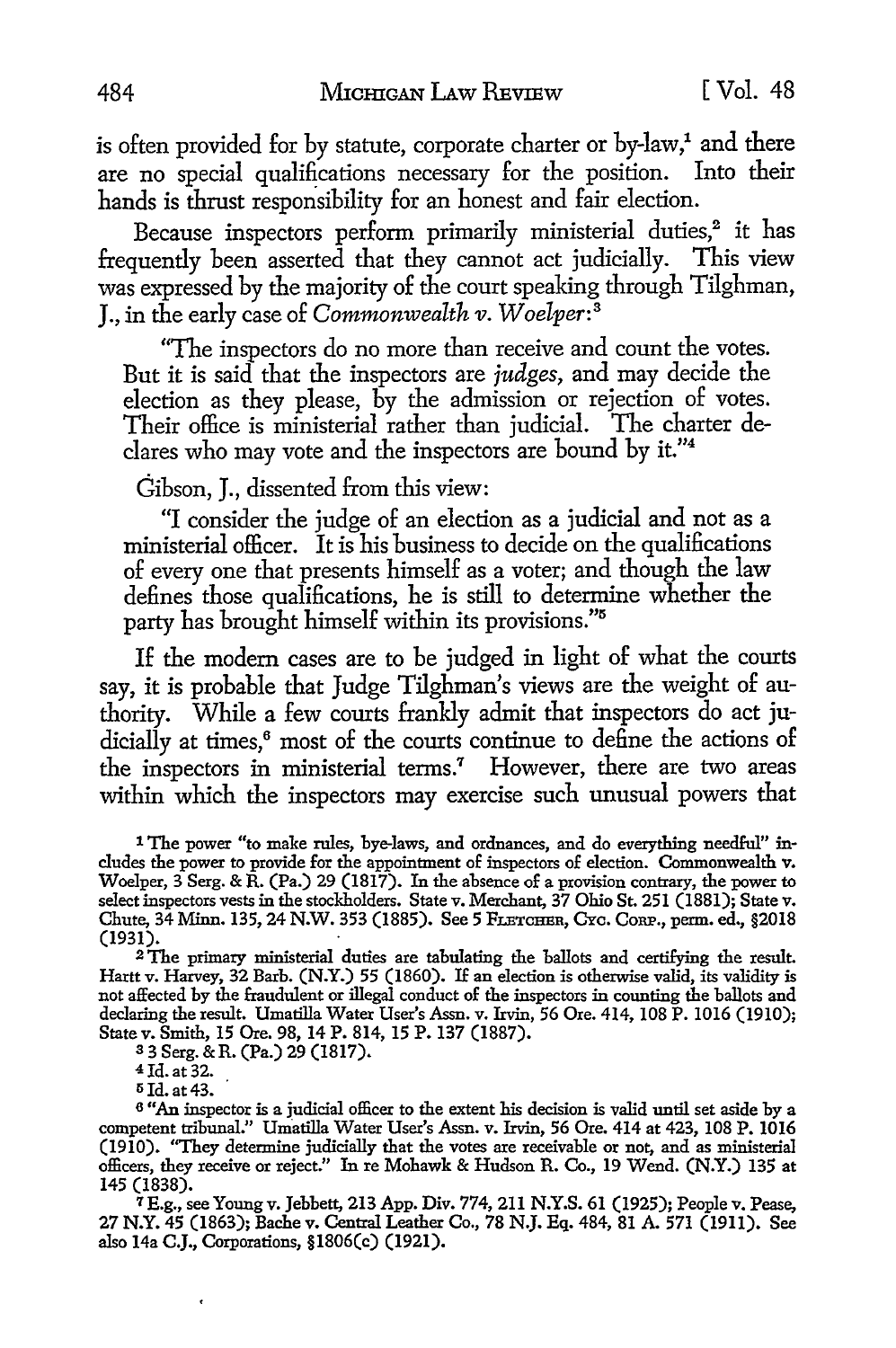#### 1950] COMMENTS 485

they may be called judicial, namely, those relating to the ascertainment of  $(1)$  the validity of proxies and  $(2)$  title to stock. The scope of this comment is confined *to* these two areas with attention directed *to* the scope of the inspectors' powers and the effect of their findings on the courts.

### *1. Actions Relating to Proxies*

Proxies regular on their face are presumed to be duly executed and authorized.<sup>8</sup> It has frequently been held that inspectors may refuse proxies only for irregularities apparent upon their face.<sup>9</sup> This view is commonly justified on the grounds that inspectors, being laymen, are not equipped to act judicially, that permitting them so to act would usurp the courts' powers and delay the elections, and that they, often being members of one of the factions, might not act impartially .10 Therefore, frauds, forgeries and improper solicitations are normally beyond the scope of the inspectors' powers.<sup>11</sup>

While each of the above arguments has some relevancy and cogency, there is no question but that inspectors act judicially at times. Assume, for example, that inspector  $X$  is presented with duplicate proxies, one group bearing the date of the meeting and the other group, earlier dates.<sup>12</sup> A proper objection is made<sup>13</sup> and X is given competent

8"... when the validity of an election is attacked, it will be presumed, in the absence of evidence to the contrary, that proxies presented and voted were regularly executed and given by persons entitled to vote." Gentry-Futch Co. v. Gentry, 90 Fla. 595 at 610, 106 S. 473 (1925). Standard Power and Light Corp. v. Investment Associates, Inc., (Del. Ch. 1947) 51 A. (2d) 572; In re St. Lawrence Steamboat Co., 44 N.JL. 529 (1882). See also *Axe,*  "Corporate Proxies," 41 MICH. L. REV. 38 at 60 (1942).

<sup>9</sup> In re Cecil, 36 How. Pr. (N.Y.) 477 (1869): "When a proxy apparently executed by the stockholder, regular in form was presented to them [inspectors], they had no right to refuse to receive the vote, or assume themselves the power of a judicial tribunal to try its genuineness. If it was apparently the act of the stockholder, and regular upon its face, that ended the matter so far as the inspectors were concerned. If for any reason, not apparent upon its face, it was invalid, redress must be sought from the courts after the election, if its being used worked any detriment."

10 The fact that an inspector is a candidate for office does not disqualify him, nor does the fact that he is an officer, employee or shareholder of the corporation render him unfit to serve. Commonwealth v. Woelper, 3 Serg. & R. (Pa.) 29 (1817); Haslam v. Carlson, 46 R.L 53, 124 A. 734 (1924). For the sake of impartiality it has been suggested that the inspectors should be chosen from outside the corporation. Dickson v. McMurray, 28 Grant Ch. (U.C.) 533 (1881).

<sup>11</sup>In re Lake Placid Co., 274 App. Div. 205, 81 N.Y.S. (2d) 36 (1948); Commonwealth v. Coxe, 1 Legal Chron. (Pa.) 89 (1873); Young v. Jebbett, 213 App. Div. 774, 211 N.Y.S. 61 (1925).

12\_Where one executes two or more proxies, the last one revokes all previous ones. Pope v. Whitridge, 110 Md. 468, 73 A. 281 (1909); Bache v. Central Leather Co., 78 N.J. Eq. 484, 81 A. 571 (1911).

13 Jt has been held that if no objection is made within a reasonable time after the ballot has been cast, the inspector must receive it. Coolbaugh v. Herman, 221 Pa. 496, 70 A. 830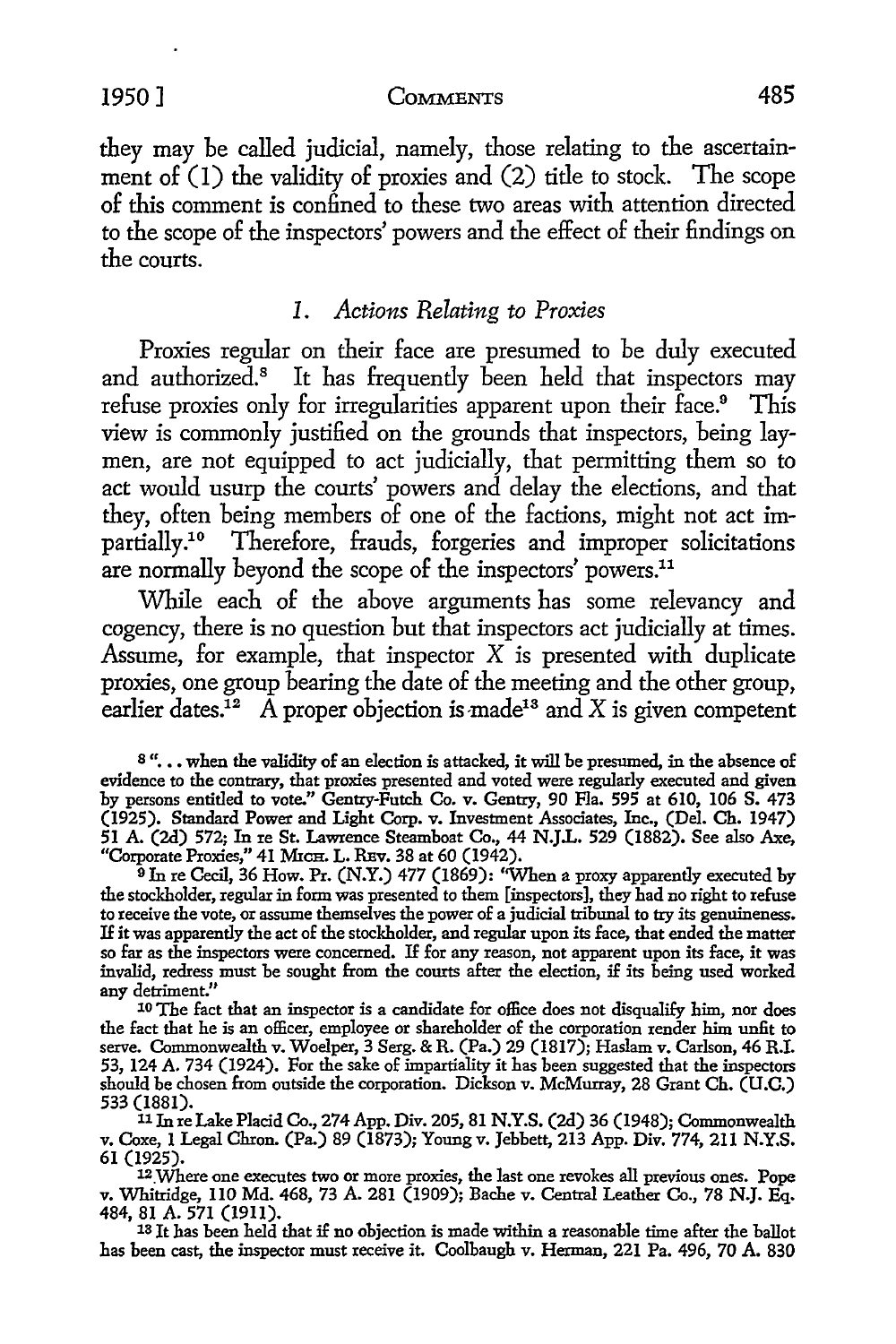proof that the proxies bearing the earlier dates were in fact executed later. In such a situation  $\overline{X}$  could claim that he was powerless to act and, of necessity, accept the group bearing the later dates on their face; or he could summarily investigate the matter and determine that those bearing the date of the meeting were executed before the other group. On these facts in *Burke v. Wiswall*,<sup>14</sup> the New York court found the latter course the more desirable and affirmed the inspectors' actions on proof that they acted honestly and with reasonable grounds. This view is sound and founded on reason, for when proof sufficient to overcome the presumption of validity surrounding proxies is offered, the inspector should be permitted to investigate even though the defect is not apparent on the face of the proxies.15 The only alternative is the expense and inconvenience of a new election.<sup>16</sup>

In their desire to affirm corporate elections, the courts are often influenced by the findings of the inspectors. Thus, where stock was registered in the wife's name and the inspector accepted the wife's proxy over the objection that her husband should have joined her, it was held that the inspector acted properly.<sup>17</sup> Where stock was registered in the names of the husband and wife and the inspector refused a proxy signed by only one of them, it was held that the inspector had acted properly and both must sign.<sup>18</sup> But in a later case in the same court, where the inspectors accepted a proxy signed by the husband for himself and his wife, it was held that the inspectors had acted properly and one of the spouses may sign for both.<sup>19</sup> While the cases are not necessarily inconsistent they do illustrate the desire of

(1908). It has also been held that in reviewing the election the courts will consider only such evidence as was presented to the inspectors. In re Mohawk & Hudson R. Co., 19 Wend. (N.Y.) 135 (1838); Atterbury v. Consolidated Coppermines Corp., 26 Del. Ch. 1, 20 A. (2d) 743 (1941).

14 193 Misc. 14, 85 N.Y.S. (2d) 187 (1948).

15 When the inspectors cannot conduct an investigation summarily, which would considerably delay the election, it has been held that the matter must be left to the courts. Pope<br>v. Whitridge, 110 Md. 468, 73 A. 281 (1909). v. Whitridge, 110 Md. 468, 73 A. 281 (1909). 16 The majority of courts cannot declare a candidate receiving a minority of votes elected.

In re Argus Printing Co., 1 N.D. 434, 48 N.W. 347 (1891); State v. McDaniel, 22 Ohio St. 354 (1872); see N.Y. Gen. Corp. Law (McKinney, 1943) §25. Where there is a clear case a few courts will declare the minority candidate elected. In re Cape May & Del. Bay Nav. Co., 51 N.J.L. 78, 16 A. 191 (1888); In re Election of Directors, 11 Del. Ch. 369, 102 A. 787<br>(1917).

<sup>17</sup> Gentry-Futch Co. v. Gentry, 90 Fla. 595, 106 S. 473 (1925).<br><sup>18</sup> In re Giant Portland Cement Co., 26 Del. Ch. 32, 21 A. (2d) 697 (1941). The court refused to apply an analogy to co-executors and co-administrators, where one can represent all. Schmidt v. Mitchell, 101 Ky. 570, 41 S.W. 929 (1897).

19 Standard Power and Light Corp. v. Investment Associates, Inc., (Del. Ch. 1947) 51 A. (2d) 572.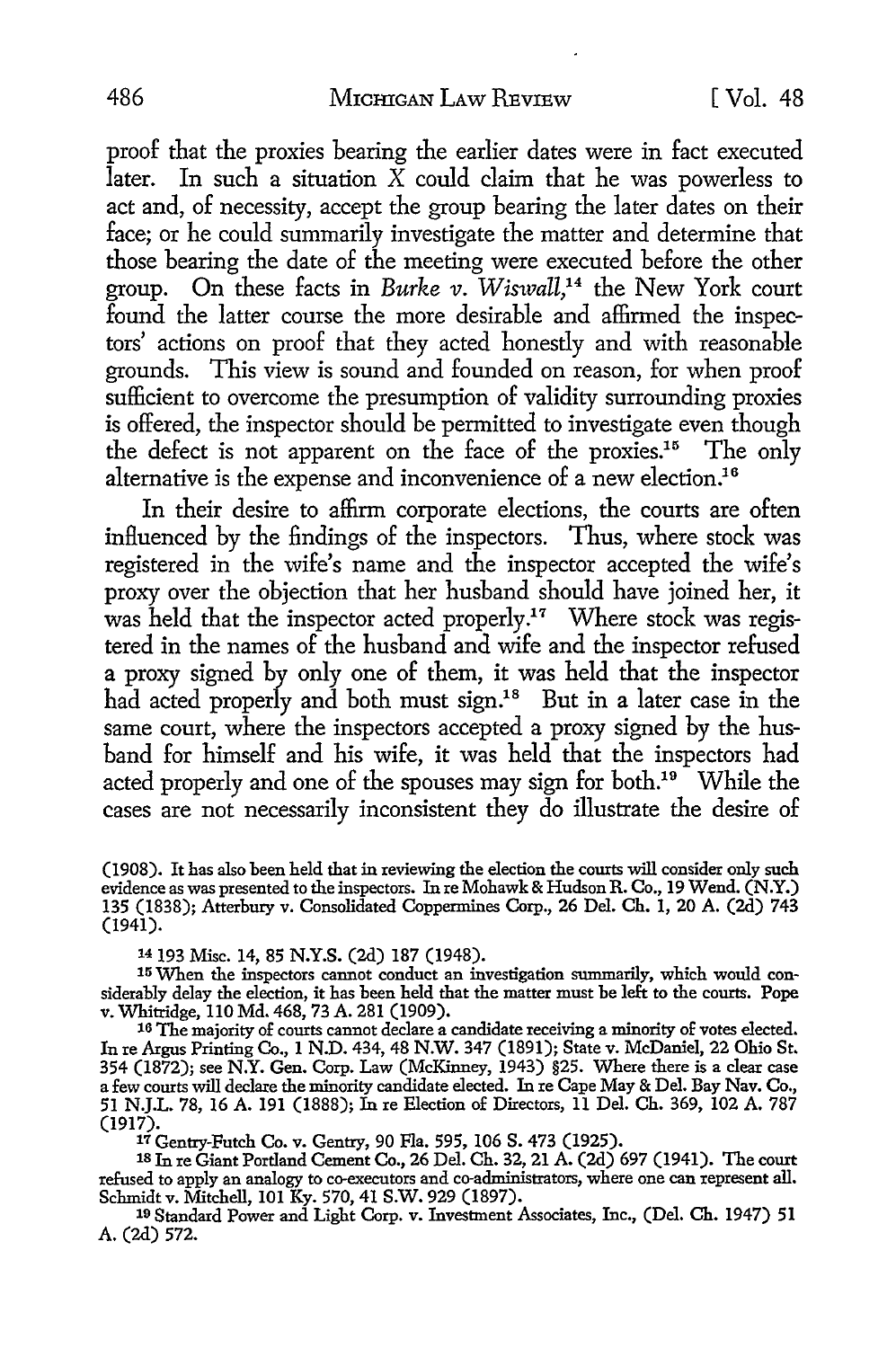# 1950 ] COMMENTS 487

the courts to uphold the actions of the inspectors; these actions are often given the finality of a judicial pronouncement.<sup>20</sup>

## 2. *Actions Relating to Title*

Similar to the rule confining inspectors to the face of the proxy is that rule confining inspectors to the stock registration books in ascertaining stock voting rights. At common law the legal owner of corporate stock was entitled to vote at corporate elections even though his title was not registered in the corporate books.<sup>21</sup> However, as the inspectors would often have to conduct an extended inquiry into title, statutes were enacted to afford the inspectors a simple method of determining title, the stock books being either prima facie or conclusive evidence of the right to vote.<sup>22</sup> Thus, the statutes attempt to balance the common law right to vote as an incident of stock ownership with the interest of the corporation in having a simple and summary method of determining the right to vote.

In the normal situation the inspectors merely consult the stock books, and the registered owner is the one entitled *to* vote.23 However, a difficult situation arises when one without title attempts *to*  vote. In the case of In re Giant Portland Cement Co.,<sup>24</sup> the inspectors accepted proxies given by former owners who had sold their shares since giving the proxies.<sup>25</sup> The transferees did not object and did not offer the stock for registration. It was held that while the right to vote

 $20$  "A corporate election appears to have no halo of sanctity about it.  $\dots$  In fact, their very frequency itself seems to call for some liberality in the conduct of corporate elections, and when judged and not found wanting in the light of those essential and controlling elements of fairness, honesty and good faith, no sound reason presents itself for disturbing their results." Burke v. Wiswall, 193 Misc. 14, 85 N.Y.S. (2d) 187 at 191 (1948).

21 People v. Devin, 17 Ill. 84 (1855); Dennistoun v. Davis, 179 Minn. 373, 229 **N.W.**  353 (1930).

22 "The purpose for which this section [Cal. Civ. Code, §320a] was enacted, however, was to relieve election officials from the embarrassing and awkward position of having to determine at every election who had the right to vote the shares of stock claimed by more than one stockholder. . . . It was never intended to decide finally and conclusively the right to vote stock of a corporation irrespective of the method by which recitations of stock ownership on the books of the corporation were procured." Lawrence v. Parlier Estate Co., 99 Cal. Dec. 197 at 202, 100 P. (2d) 765 (1940).

23 Certain well-known exceptions exist which enable parties to vote irrespective of stock registration. Often a pledgor may vote though stock is registered in the pledgee's name. State v. Smith, 15 Ore. 98, 14 P. 814, 15 P. 137 (1887); In re Argus Printing Co., 1 N.D. 434, 48 N.W. 347 (1891). A personal representative may vote stock registered in the name of his decedent. Schmidt v. Mitchell, 101 Ky. 570, 41 S.W. 929 (1897); Schoharie Valley R.R. Case, 12 Abb. Pr. N.S. (N.Y.) 394 (1872).

24 26 Del. Ch. 32, 21 A. (2d) 697 (1941), noted in 40 MrCH. L. REv. 588 (1942).

25 It has been held that the sale of stock ipso facto revokes any proxies given in respect to such stock. Dennistoun v. Davis, 179 Minn. 373, 229 N.W. 353 (1930); see 18 C.J.S., Corporations §550(g) (1939).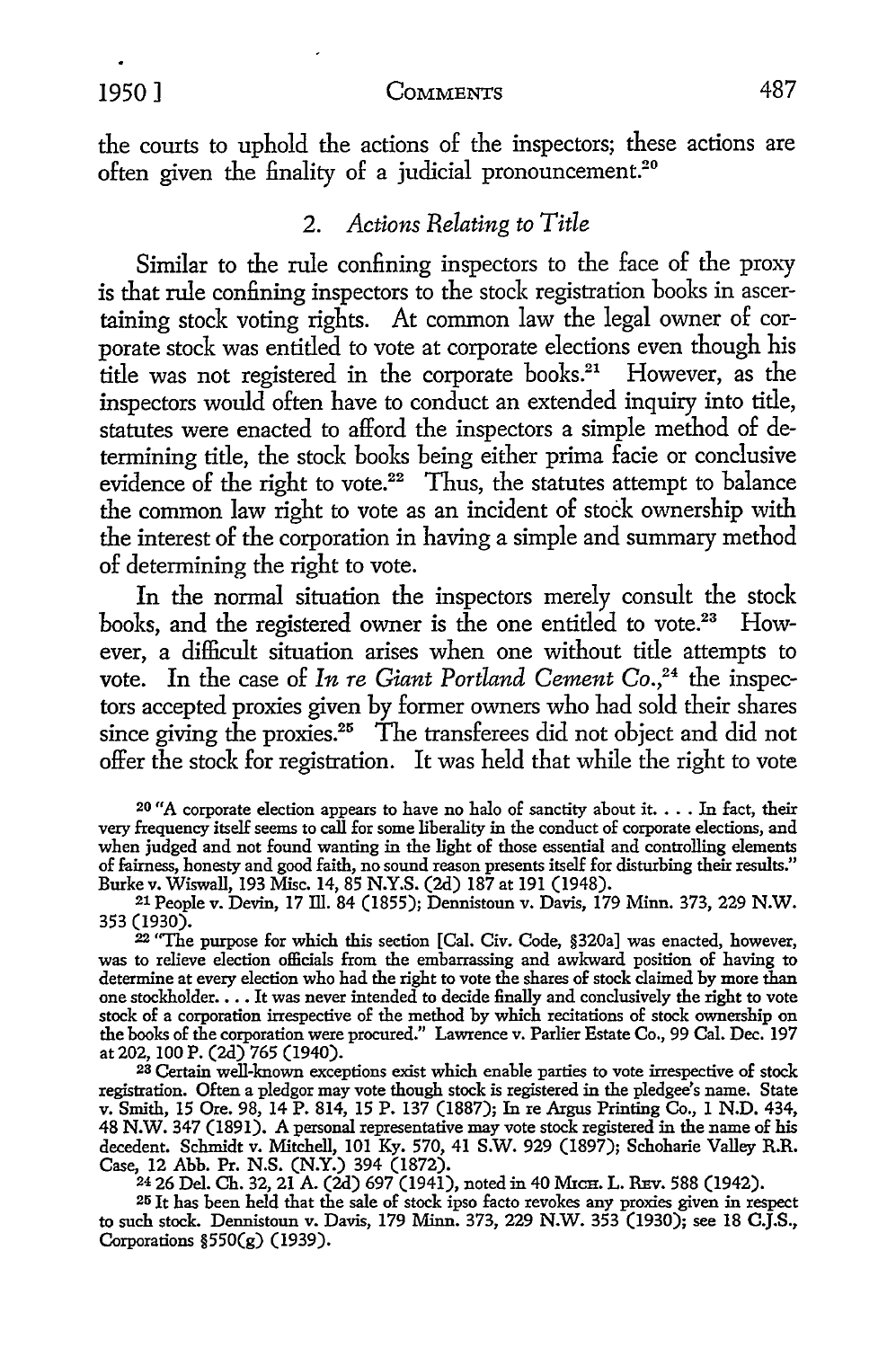is vested in the legal owner, the election will not be disturbed without a showing that either the transferees objected or that peculiar, inequitable circumstances exist between the parties to the transfer. A rather anomalous situation is presented where one without title is permitted to vote, for under statutes the corporation can recognize only the registered stockholder.<sup>26</sup>

In the title situations the inspectors may assert unusual power, for the courts may uphold their actions although they act beyond the normal scope of their authority. Where the inspectors accept the transferor's vote and the transferee does not object, the vote will ordinarily be sustained on the ground that the transferee, the real owner, has tacitly assented.<sup>27</sup> If the inspectors refuse the vote of a transferor who is the registered owner, they have clearly acted beyond their authority; yet it is unlikely that the courts would reverse the result merely to enable one without legal title to vote. This is especially true if some sort of inequitable conduct is imputable to the transferor.<sup>28</sup> If the inspectors receive the vote of a transferor guilty of inequitable conduct, the court may uphold the election on the ground that the transferee should have forced his transferor to give him a proxy in order to obtain the right to vote at the election in question.29 The same result would possibly follow where the inspectors receive the vote of the transferor over the transferee's objection. Within these areas the findings of the inspectors are peculiarly important. If the inspectors perform their duties properly,<sup>30</sup> the scales will weigh heavily in favor of affirming their actions, for, while the law is zealous to protect the right

28 "As between the transferor who has parted with all beneficial interest in the stock and his transferee, the broad equities are all in favor of the latter in the matter of its voting." In re Canal Construction Co., 21 Del. Ch. 155, 182 A. 545 (1936), noted in 34 MrcH. L. REV. 1039 (1936). The courts are not concluded by the stock books as are the inspectors. Strong v. Smith, 15 Hun. (N.Y:) 222, affd., 80 N.Y. 637 (1880); Pender v. Lushington, 6 Ch. D.

30 A civil proceeding may be brought against the inspectors for fraudulently and maliciously rejecting a vote. Weckerly v. Lutheran Congregation, 3 Rawle (Pa.) 172 (1831); see also, Triesler v. Wilson, 89 Md. 169 (1889); Commonwealth v. Woelper, 3 Serg. & R. (Pa.) 29 (1817). It has been suggested that as public officers inspectors may be subject to criminal liability. See Finkelstein, "The Conduct of Corporate Elections," 17 Sr. Jonn's L. REv. 75 (1943).

<sup>26 &</sup>quot;... a transfer of stock, until entered upon the books of the company, confers on the transferee, as between himself and the company, no right beyond that of having such transfer properly entered." People v. Robinson, 64 Cal. 373 at 375, 1 P. 156 (1883).

 $27$  It is assumed in these situations that the result of the election hinges upon the votes in question. If the result of the election will not be changed in any event, the courts decline to take cognizance of the grievance. Haslam v. Carlson, 46 R.I. 53, 124 A. 734 (1924).

<sup>29</sup> Thompson v. Blaisdell, 93 N.J.L. 31, 107 A. 405 (1919); Hoppin v. Buffum, 9 R.I. 513 (1870). See also, Wick v. Youngstown Sheet & Tube Co., 46 Ohio App. 253, 188 N.E. 514 (1932). ,